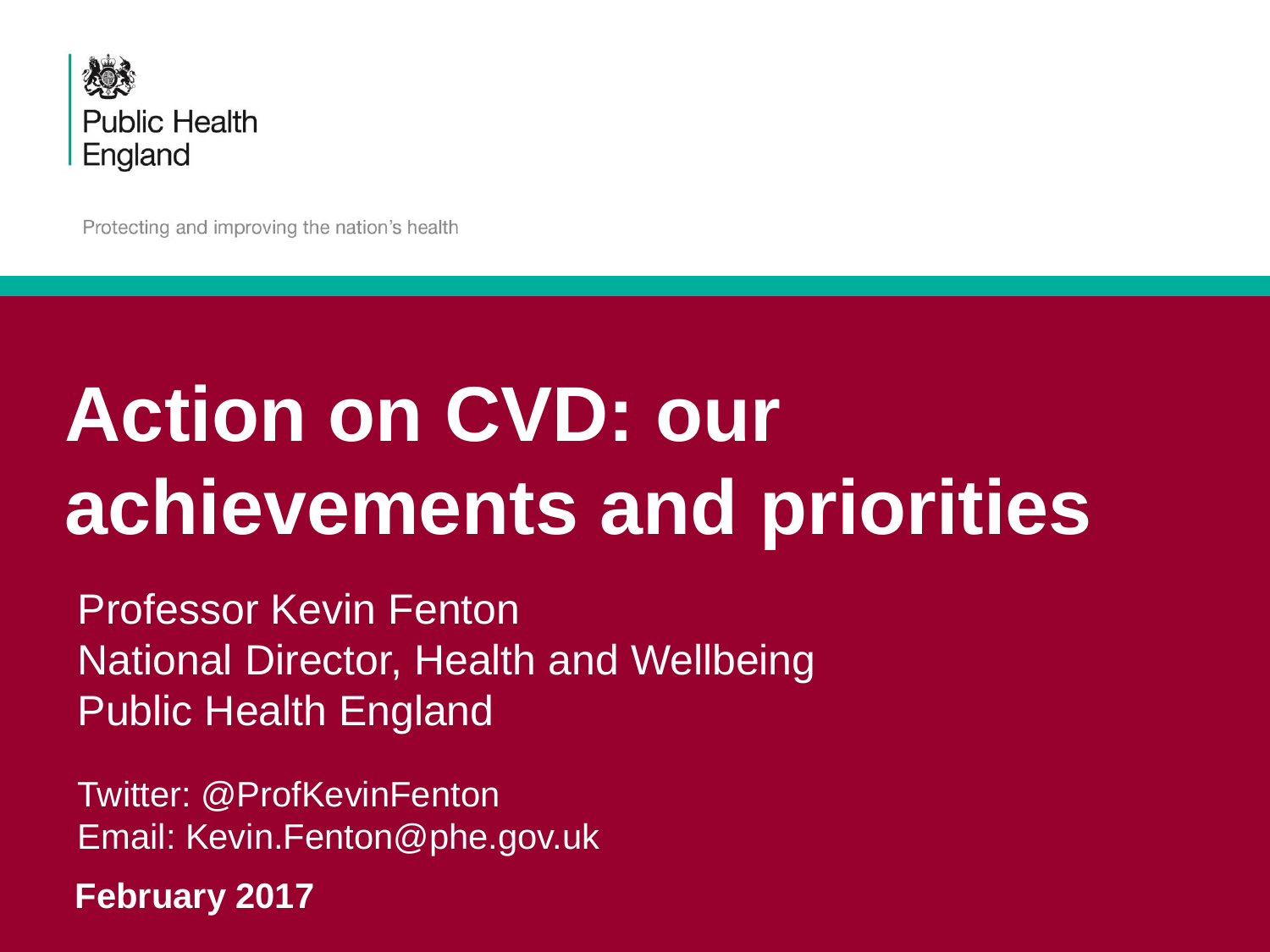### PHE and the public health system

PHE's key stakeholders and place in the public health system:

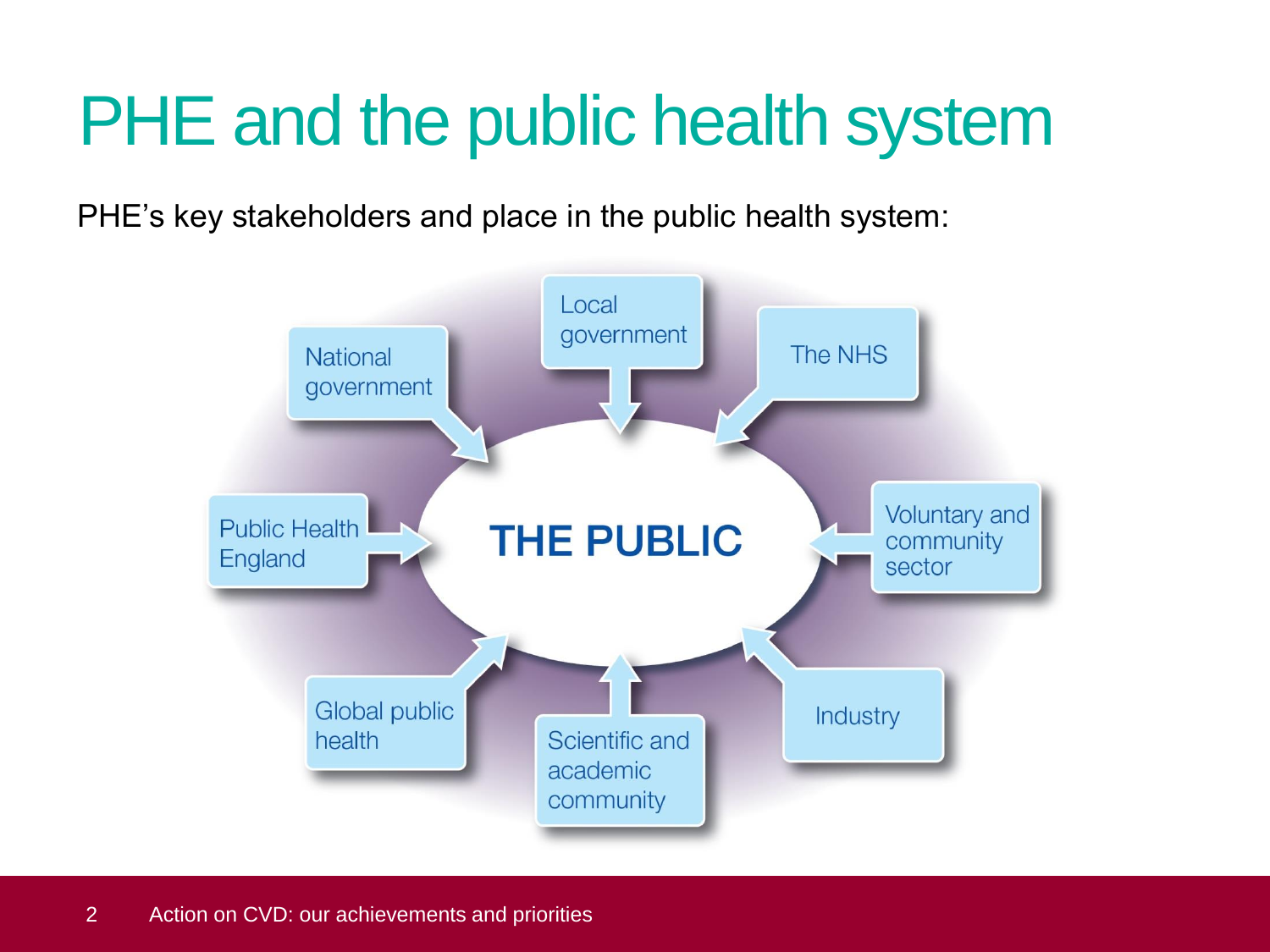#### Cardiovascular disease in the UK

- CVD affects around 7 million people in the UK.
- The NHS spent about £6.8 billion on cardiovascular disease in 2012/13.
- CVD is the second highest cause of death in England responsible for 27% of all deaths in 2014.
- Within each CCG or local authority, CVD will account for 1 in 4 of total premature deaths before the age of 75.
- CVD accounts for more than 15% of total DALYs in England, the second largest disease burden in the country.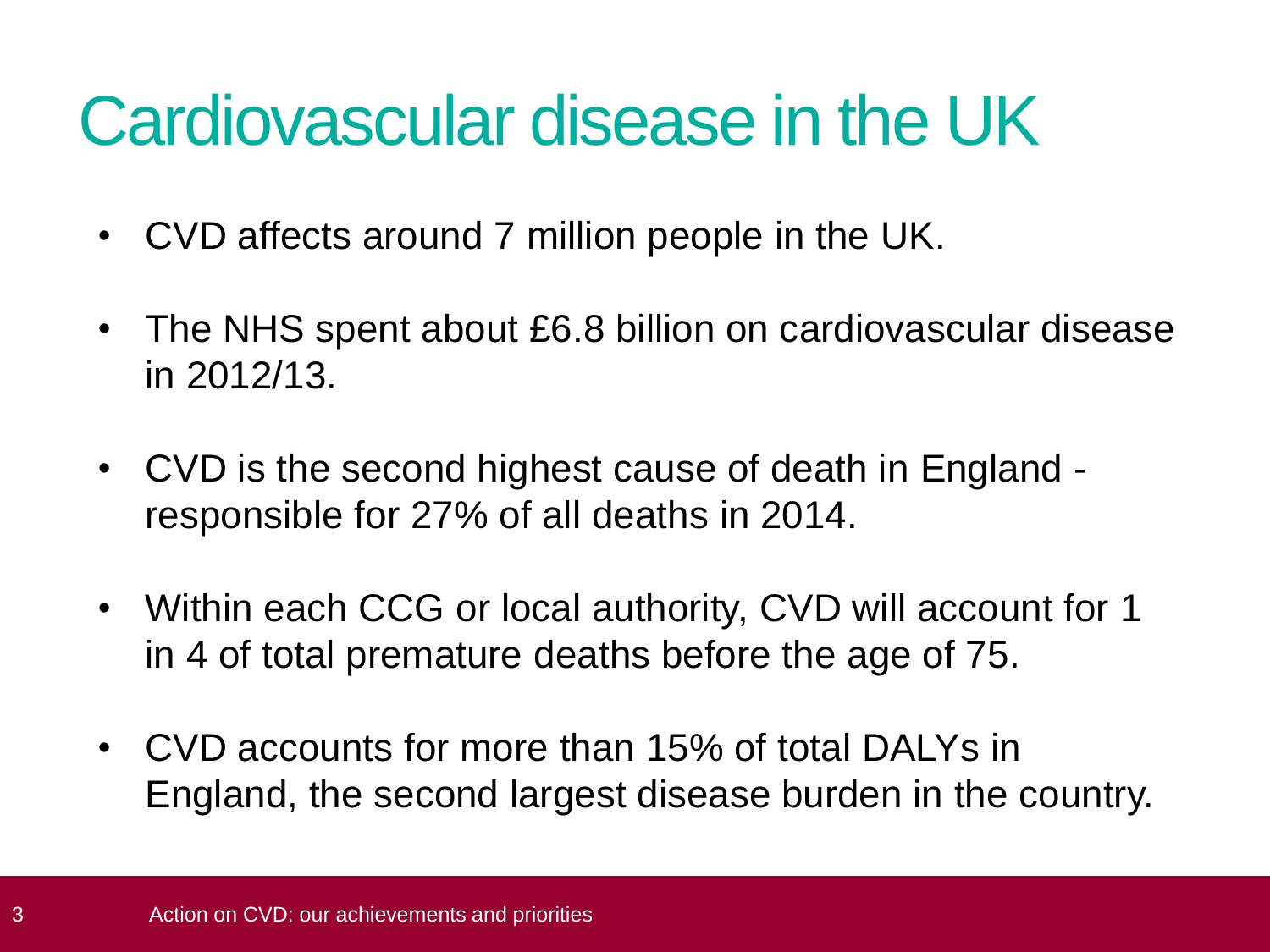

Non-modifiable risk factors include age, gender and ethnicity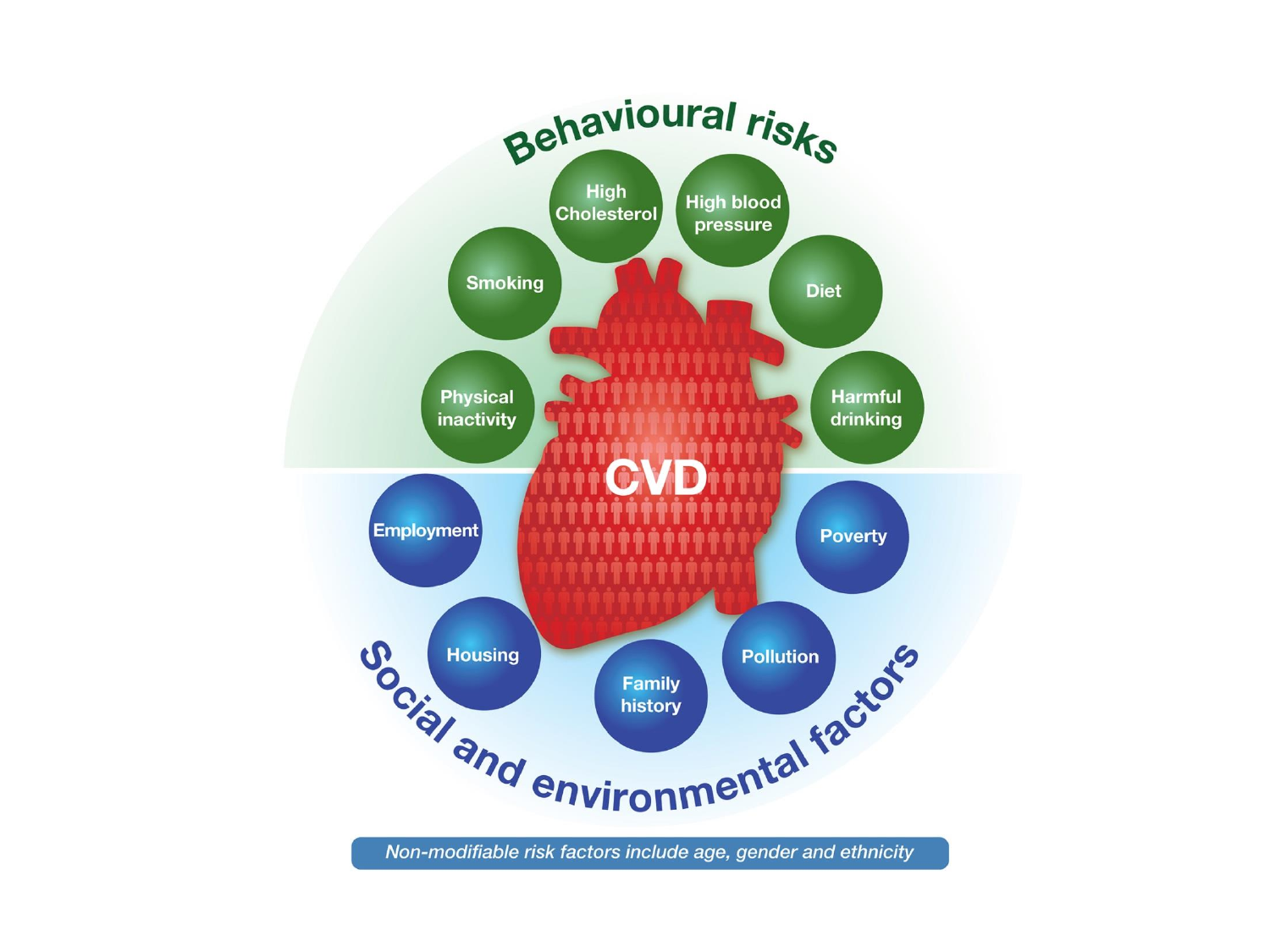# Our work on CVD prevention

Last year PHE published an overview of our work on CVD prevention – here are a few examples of current activity:

- Local Tobacco Control Profiles
- Change4Life
- One You
- NHS Health Check programme
- National Cardiovascular Intelligence Network (NCVIN)
- Government Buying Standards for Food and Catering Services
- Local Alcohol Profiles for England (LAPE)
- NHS Abdominal Aortic Aneurysm Screening Programme
- Healthier You: NHS National Diabetes Prevention Programme

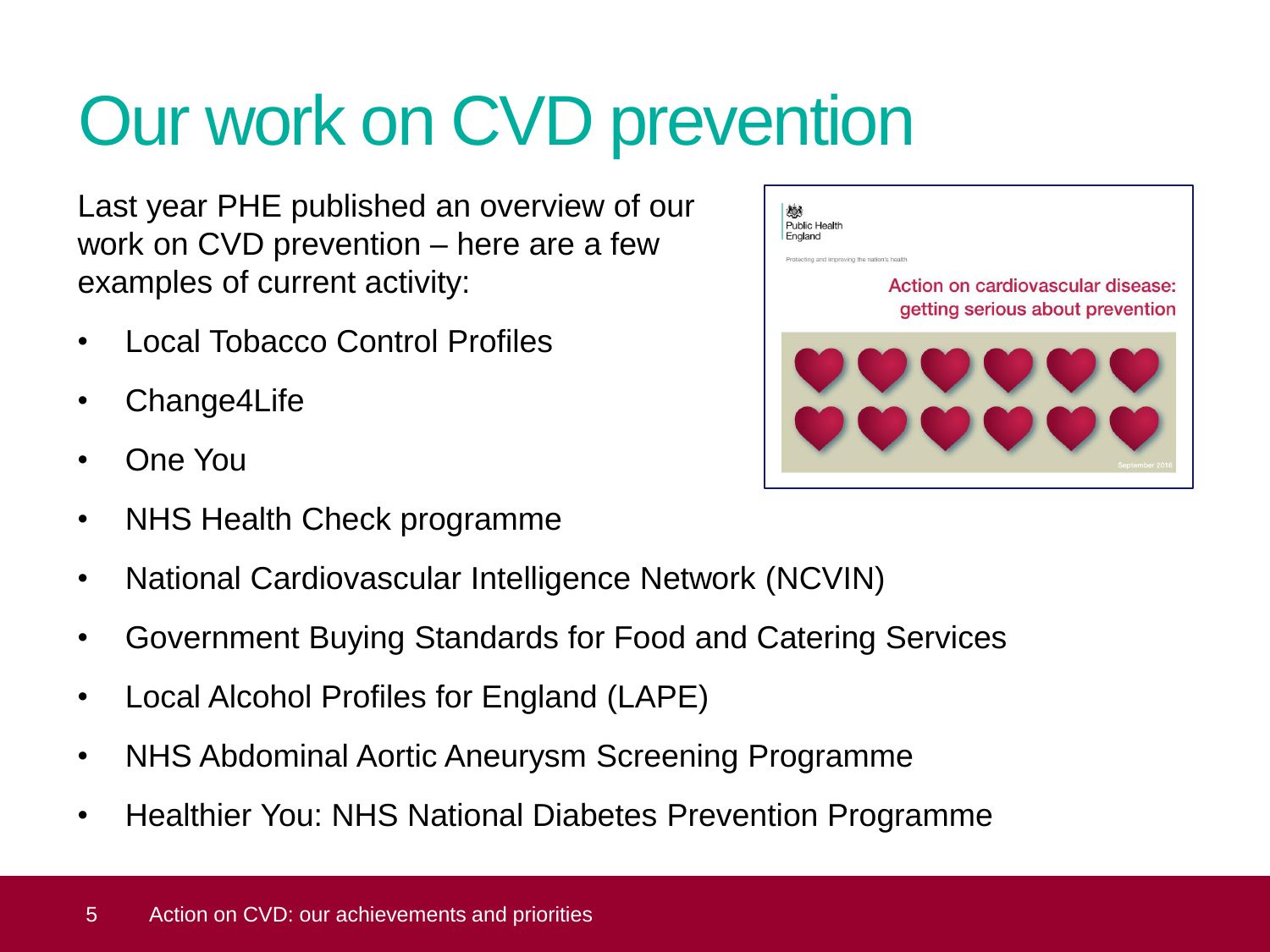## Action at population level





Population-level interventions are the most effective in tackling the structural causes of ill health, including CVD. We are working with partners to tackle a number of key risk factors at population level including smoking, obesity, physical inactivity, air pollution and alcohol.

to physical activity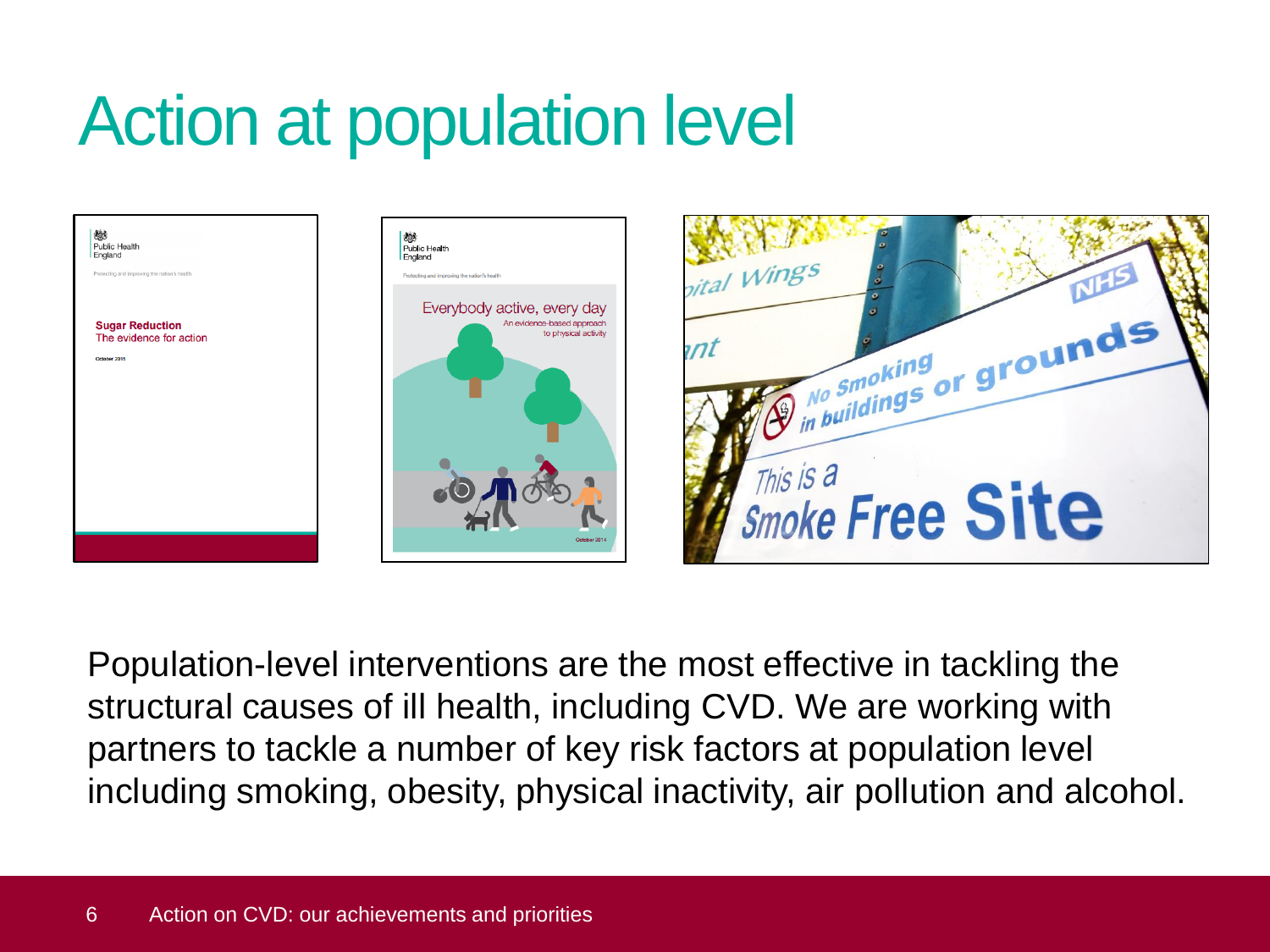#### The role of NHS Health Checks

A key role in supporting local strategies for tackling preventable death and disability across England:

- Measures risk factors for CVD and other non-communicable diseases
- Provides opportunities for attendees to understand and modify their personal CVD risk profile
- Identifies people early from age 40 enabling timely intervention.
- Underpins other local and national lifestyle services, such as NHS DPP, as a mechanism for identifying eligible people
- Offers wider primary care workforce a systematic approach to casefinding, delivering evidence-based interventions recommended by NICE and offering appropriate clinical management, as recognised by NHS **RightCare**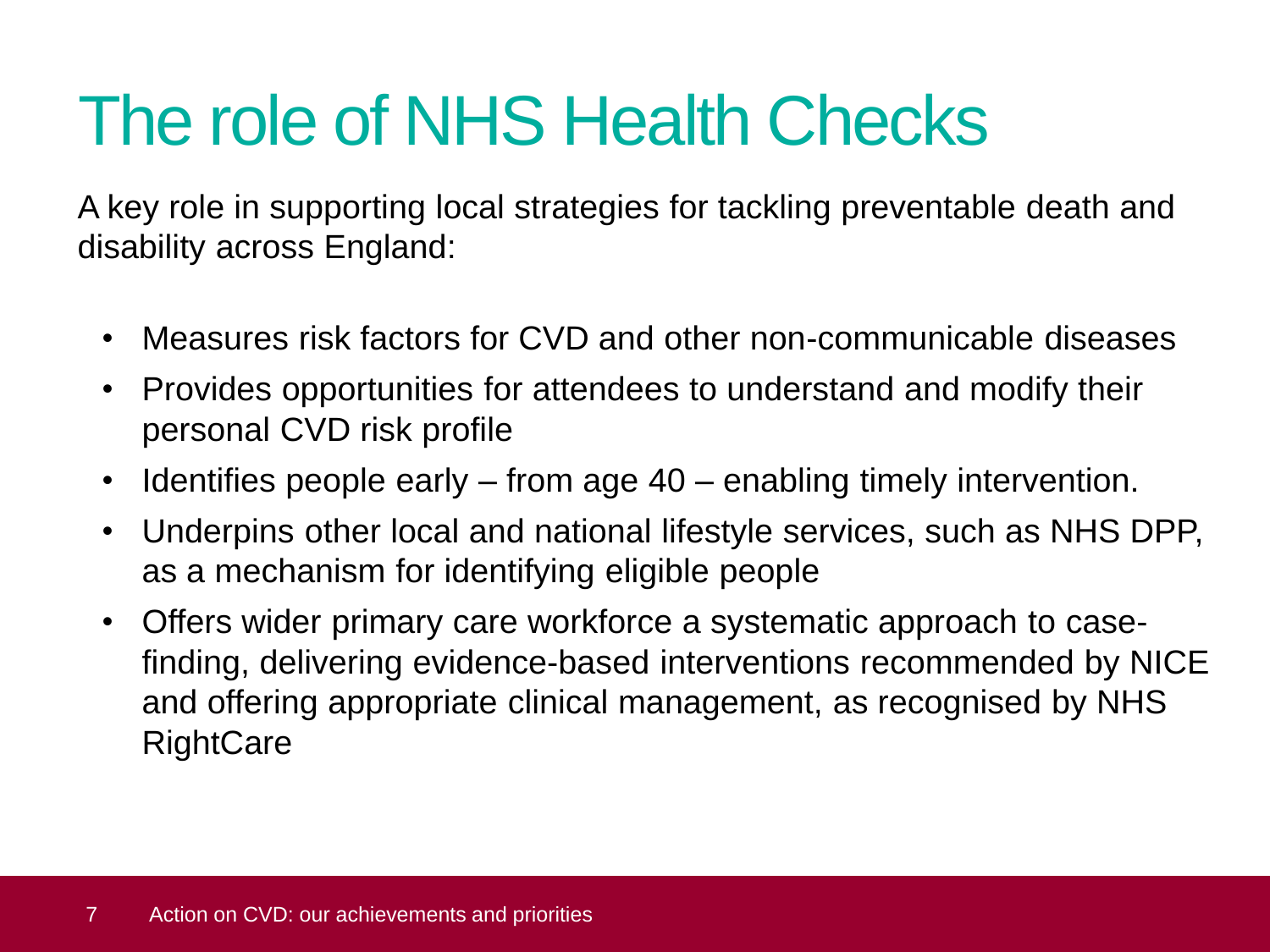# Our priorities

- Support the continued implementation of the NHS Health Check programme
- Provide system leadership and support the wider health system to take action
- Strengthen joint working between internal teams to better address CVD outcomes
- Strengthen work with external partners to deliver better CVD outcomes
- Collaborate with external partners to develop programmes and guidance for risk factors where gaps currently exist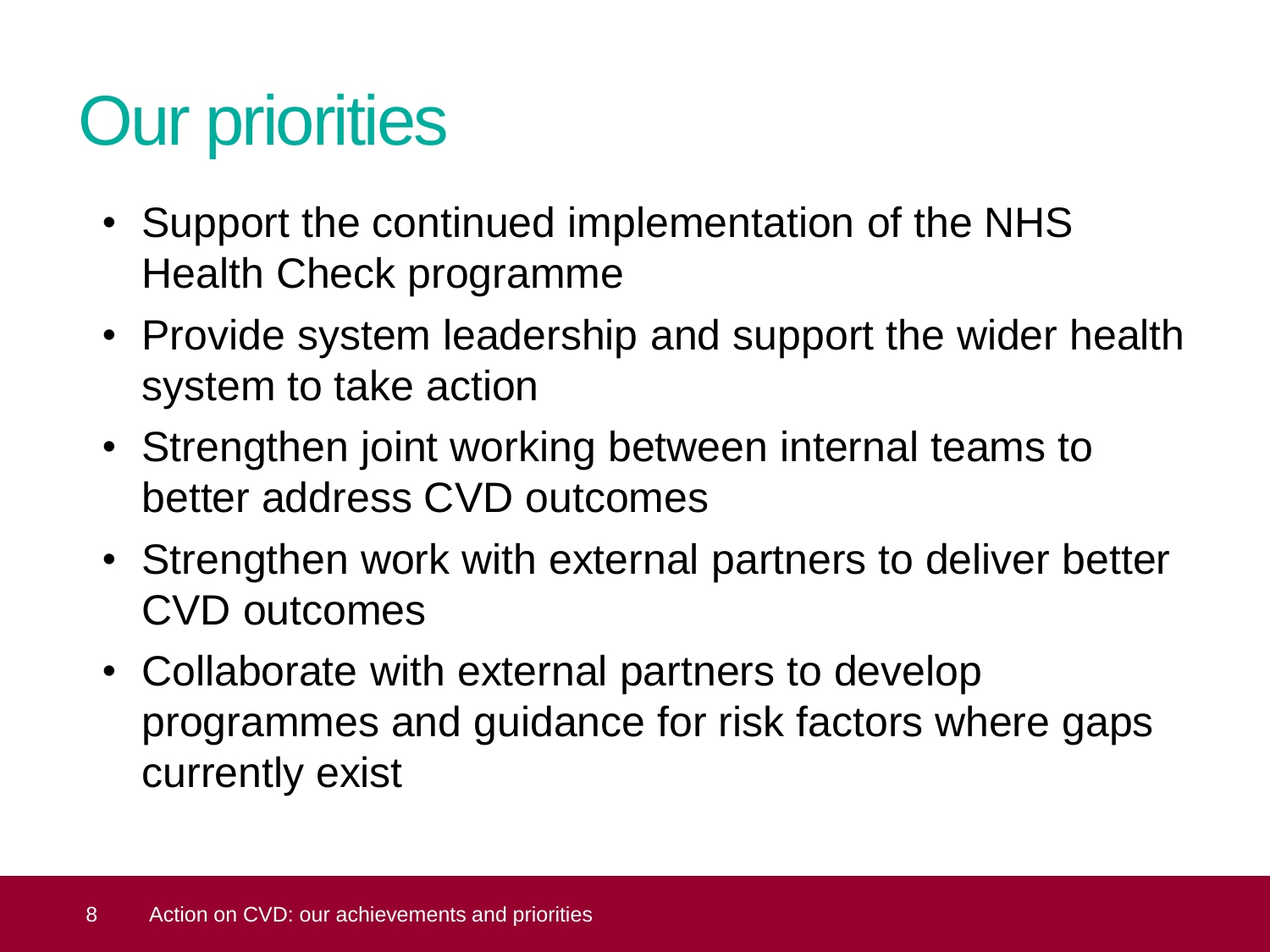### **Conclusions**

- We still haven't solved the CVD challenge, and we need to work harder than ever to help people live healthier lives, not just longer lives.
- We need to tackle this through a systems approach that includes both population and individual interventions.
	- **The NHS Health Check has a key role to play here.**
- Limited local resources makes this challenging, but devolution and STPs provide new opportunities for delivery.
- Today is an opportunity to hear learnings from different delivery models and the latest evidence to help inform what can be done to help people live longer *and* healthier lives.